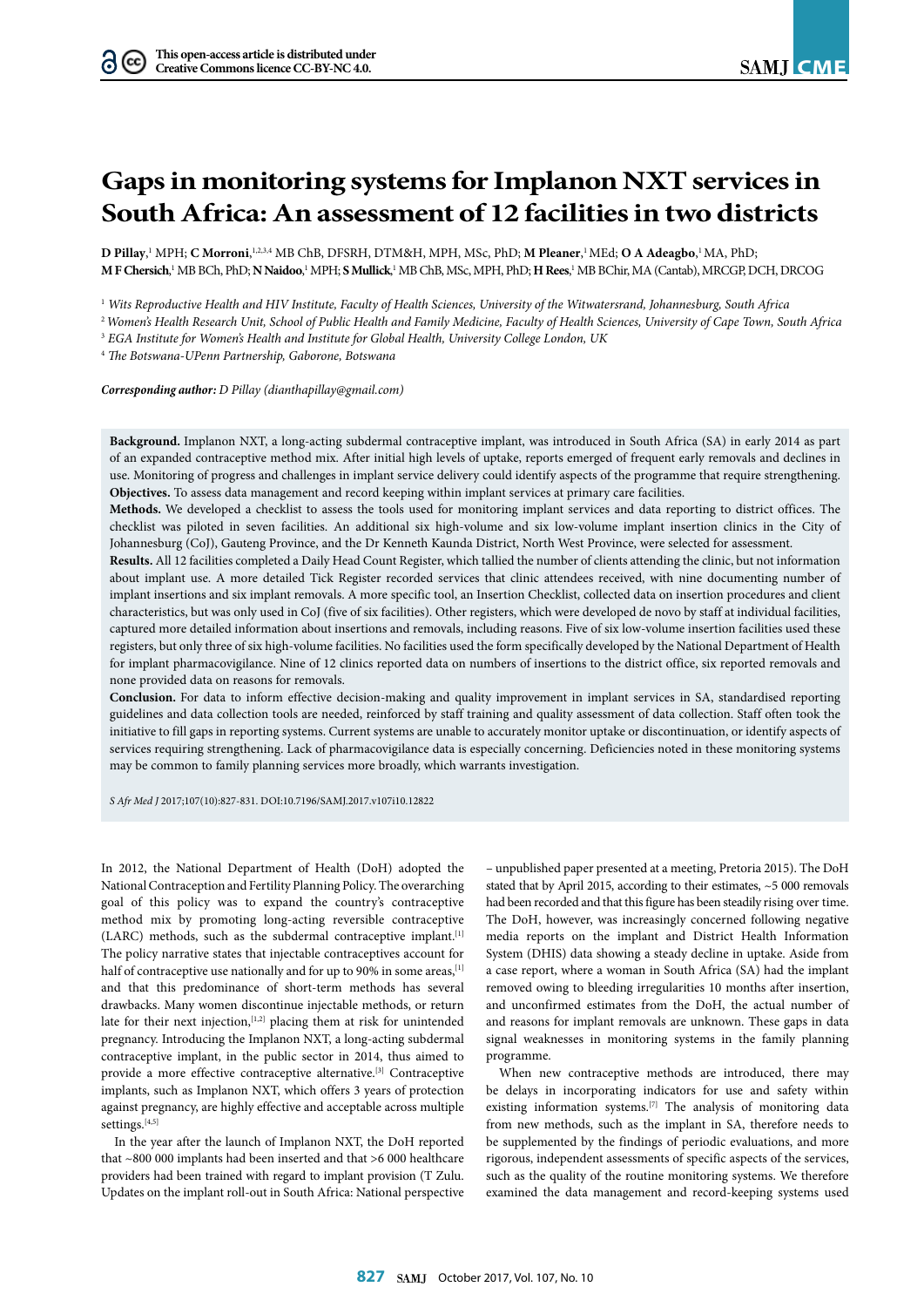to monitor implant insertions and removals in two districts of SA, focusing on their quality and standardisation across facilities. Identifying and addressing gaps in these systems will enable the DoH and other stakeholders to monitor whether the goals of implant services are being achieved, and to identify aspects of the services that require strengthening as per the process (Fig. 1). These findings may also inform decisions around the selection of indicators for the programme and the design of data collection tools.

# **Methods**

## **Study setting**

This study, conducted in late 2016, formed one component of a larger evaluation in which we assessed the quality of implant services in SA. We selected six facilities in the City of Johannesburg (CoJ), Gauteng Province, and six in the Dr Kenneth Kaunda District (DKKD), North West Province. Sites were chosen based on the number of implant insertions recorded in the DHIS for 2015. The sampling frame for selecting the study sites in CoJ consisted of 17 primary care facilities, with a total of 1 045 insertions in 2015; the sites in DKKD were chosen from 40 facilities, with a total of 727 insertions. In each district, three facilities with the highest and three with the lowest number of insertions were included. High-volume clinics had inserted as many as 305 devices in CoJ in 2015, while all three in DKKD had inserted ~60. In both districts, most of the low-volume clinics had performed fewer than five insertions. All the selected facilities had been providing the implant since February 2014.

### **Development and piloting of a checklist tool**

We developed a study checklist to assess the presence and content of monitoring tools for recording and reporting data on the implant at primary care level. The tool was designed in consultation with a clinician, who had trained healthcare providers regarding the implant and was familiar with the services in SA and elsewhere. The checklist was then piloted in seven primary health facilities (three in CoJ and four in DKKD – distinct from the study sites) in late 2015. Facilities for the pilot were also selected based on the number of insertions done (three high- and four low-volume clinics). The research team used the pilot checklist to review the tools used to monitor implant use and the mechanisms for reporting of data to district offices, and finalised the tool thereafter.

The final study checklist documented the presence of the tools (captured as a binary variable: present or not), purpose of five data collection tools that had been identified during the pilot, and vari-



*Fig. 1. A monitoring and evaluation framework for implant services in South Africa. (\*Evaluation of monitoring systems reported here was one component of a larger evaluation of implant services.)*

ables collected in each (Table 1). The tool also assessed the reporting of statistics from facility to district level.

### **Audit of monitoring tools in the study sites**

During site visits, using the study checklist, the study team reviewed the tools used for monitoring of implant services (any tool used from February 2014 onwards). In addition, family planning providers and clinic data capturers were asked about which data were reported to the district and the frequency of reporting. We present data using descriptive statistics for overall totals and for each district, and examine differences between high- and low-volume facilities.

#### **Ethical approval**

The study was approved by the University of the Witwatersrand Human Research Ethics Committee (ref. no. M151147).

## **Results**

## **Data collection tools used for all facility attendees**

All facilities have a Daily Reception Headcount Register, a standardised tool that was well established and maintained across all the facilities (Fig. 2). Although all clinics had a Primary Healthcare (PHC) Comprehensive Tick Register, different versions were being used in the two districts. The facilities in CoJ used the most updated version of the register, which included a section for recording both implant insertions and removals. DKKD facilities used an older version, which only records insertions. Overall, however, based on our observations, in only nine of the 12 facilities were data on insertions actually being captured in the PHC Comprehensive Tick Register, even though these registers included implant insertion fields in all clinics. Assessment of the Reception Headcount and PHC Tick registers during the pilot phase showed similar findings.



*Fig. 2. Data collection tools for capturing implant insertion and removal data, and reporting of data to district level at six facilities in the City of Johannesburg and six in Dr Kenneth Kaunda District. (PHC = primary healthcare.)*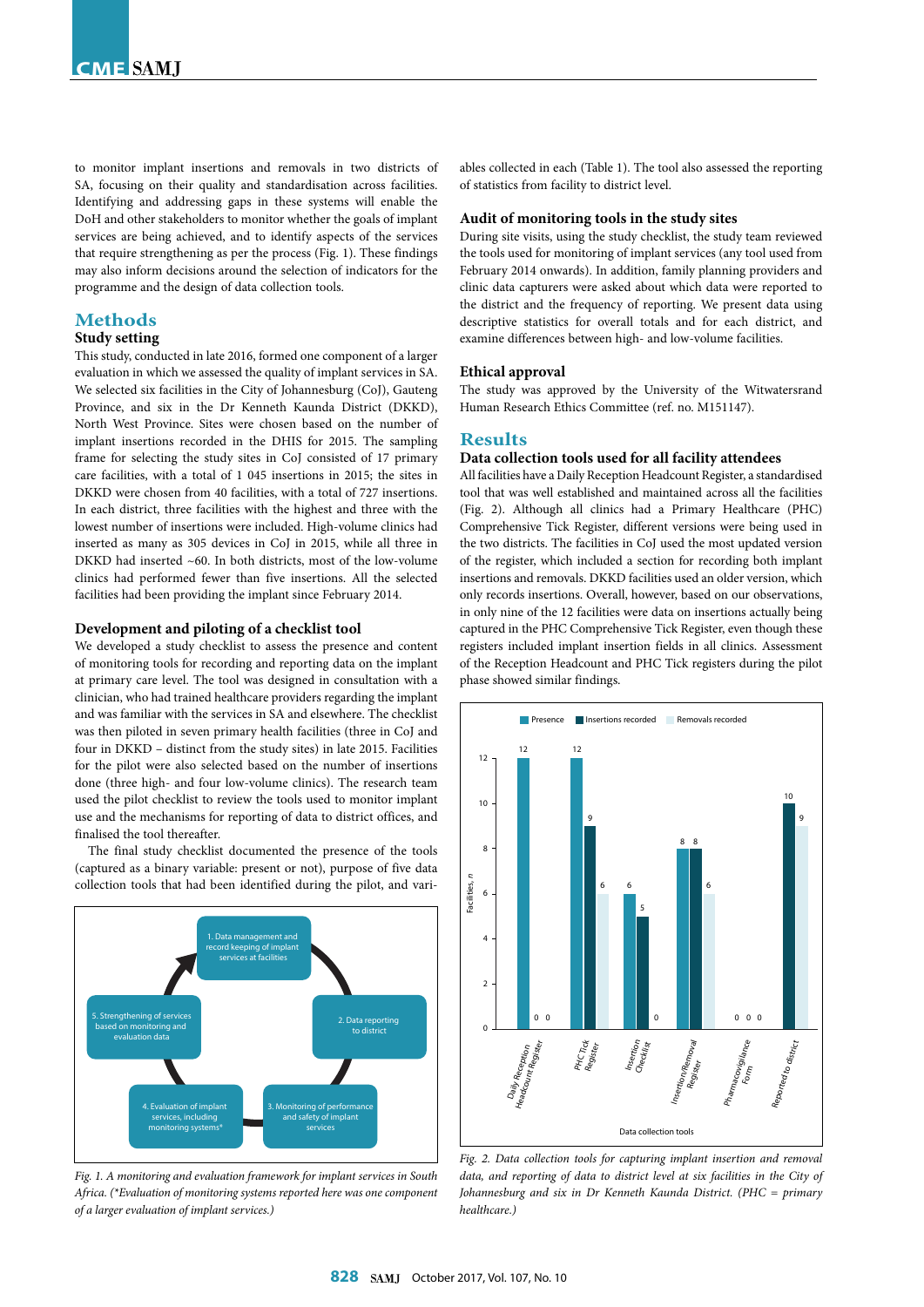| Name of data collection                                                |                                                                                                                                                                                       |                                                                                                                                                                                                                                                                                                                                                                                                                                                                                                                                                           |
|------------------------------------------------------------------------|---------------------------------------------------------------------------------------------------------------------------------------------------------------------------------------|-----------------------------------------------------------------------------------------------------------------------------------------------------------------------------------------------------------------------------------------------------------------------------------------------------------------------------------------------------------------------------------------------------------------------------------------------------------------------------------------------------------------------------------------------------------|
| tool identified in pilot*                                              | Purpose of tool                                                                                                                                                                       | Description of tool and variables collected                                                                                                                                                                                                                                                                                                                                                                                                                                                                                                               |
| Daily Reception Headcount<br>Register                                  | To register all clients<br>accessing the facility                                                                                                                                     | Developed by DoH and nationally standardised. Documents the names, contact<br>details and locator information of all clients attending PHC, including implant<br>initiators, but does not specify reason for attendance                                                                                                                                                                                                                                                                                                                                   |
| PHC Comprehensive Tick<br>Register                                     | To document visits to PHC<br>services<br>Can be used to trace clients<br>who have had an implant<br>inserted                                                                          | Captures number of clients attending different services at a PHC. Includes client<br>name and services that they receive. Contains a woman's health section, capturing<br>data on implant insertions and removals<br>Absolute numbers of clients utilising services are tallied and reported as part of<br>the District Health Information System<br>Client contact details can be found by linking data with the Reception Headcount<br>Register                                                                                                         |
| <b>Implant Insertion Checklist</b>                                     | To gather information on<br>implant insertions and<br>characteristics of implant<br>users<br>To provide concise<br>instructions to health<br>providers on how to insert an<br>implant | Developed by CoJ, to be completed for each implant insertion<br>Contains date of insertion and client information, e.g. name, client file number,<br>date of birth and contact details<br>Captures reproductive history (i.e. parity, cervical cancer screening, breast cancer<br>history and vaginal bleeding)<br>Contains concise instructions on how to insert an implant                                                                                                                                                                              |
| Implant Insertion and<br>Removal Register                              | To capture detailed client<br>information on insertion<br>and removal, in addition to<br>monitoring absolute numbers<br>thereof                                                       | Register or book that records implant insertions and detailed data on reasons for<br>removals. Data collected extends beyond that of the PHC Comprehensive Tick<br>Sheet, which records only absolute numbers of clients. Tools developed de novo<br>by individual facilities<br>Registers either combine insertion and removal data, or separate registers are used<br>for insertions and removals                                                                                                                                                       |
| <b>Active Surveillance</b><br>Reporting Form for<br>Subdermal Implants | Developed by DoH to track<br>contraception use, medical<br>history and adverse events<br>related to implant use                                                                       | A nationally prescribed form for capturing pharmacovigilance data exclusively<br>for the implant. Variables to be collected include anthropometric measures;<br>concomitant medications for TB, HIV and epilepsy, and herbal products;<br>laboratory results (pregnancy test, haemoglobin, CD4 cell count, HIV viral load);<br>reproductive health history (parity, breastfeeding, contraception use and cervical<br>cancer screening); content of implant counselling; insertion and removal date;<br>reason for removal; and any adverse drug reactions |

#### **Table 1. Purpose, description and variables collected in data collection tools identified in the pilot study**

PHC = primary healthcare; DoH = Department of Health; CoJ = City of Johannesburg; TB = tuberculosis. \*The five tools were identified at one or more of the pilot study sites. Variables collected in each tool are italicised.

# **Data collection tools used only for implant insertions and removals**

The Implant Insertion Checklist had been created specifically for the CoJ and was present in all six facilities in the district, but only used in five of them. No facilities in DKKD were using this or a similar checklist. However, in eight facilities (four in CoJ, four in DKKD), facility-based nurses had, on their own initiative, developed an Insertion and Removal Register to capture detailed data on implant insertions and removals. These consisted of either A4 sheets of paper or A5 books. While all eight of these entered data on insertions, only six collected data on removals. These registers were also noted at several of the clinics visited during the pilot phase of the study.

The 'home-made' Insertion and Removal registers collected considerably more detailed information on insertions and removals than the other registers. The variables collected varied across facilities, but included data on name of provider who did the insertion, date of expected return following insertion, date of removal, reason for removal and name of provider who removed the device. The tools also often contained data that could be used to identify aspects of the services that require further attention or investigation. For example, data in one removal register showed that the implant had been removed in 14 clients who had presented with a broken implant. In these cases, which occurred over the course

of a year, the broken devices had been discarded and the cases not communicated to the district or national level DoH.

None of the 12 facilities was completing the Active Surveillance Reporting Form for Sub-Dermal Implant, and none of the staff was aware of the form's existence. Similarly, none of the seven sites in the pilot study was using this form.

Overall, 10 of the 12 facilities provided information to the district offices on the number of insertions done and nine reported removal numbers. No facilities reported the reasons for implant removals, or adverse events associated or potentially associated with the device.

# **Differences in monitoring of implant insertions and removals between high- and low-volume facilities**

Recording of insertions in the PHC Comprehensive Tick Registerwas similar between high-volume (5/6) and low-volume (4/6) facilities (Fig. 3). Recording of removals in the PHC Comprehensive Tick Register was done in all three high-volume and three low-volume facilities in CoJ, and none in DKKD. However, more low-volume inserting facilities (5/6) were using implant insertion registers than high-volume inserting facilities **(**3/6). Half the high-volume and half the low-volume inserting facilities used the implant removal register. All the high-volume facilities reported insertion statistics to the district, compared with only four of the six low-volume facilities. More high-volume facilities (6/6) reported removal statistics to the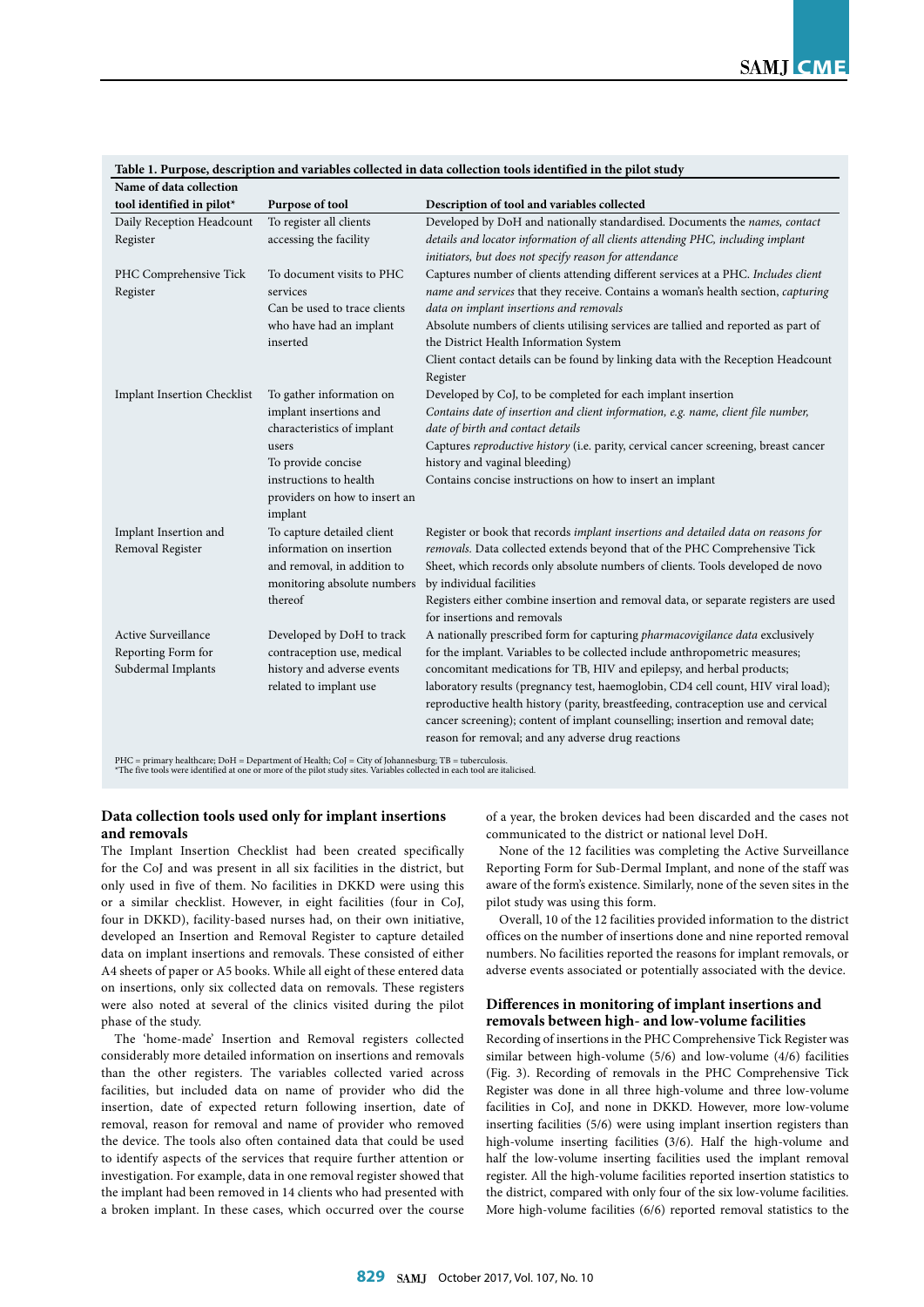

 *Fig. 3. Data collection tools for capturing of implant insertion and removal data, and reporting to district level in six high-volume and six low-volume clinics. (PHC = primary healthcare.)*

district using the PHC Comprehensive Tick Register and removal register as source data compared with half of the low-volume facilities (3/6).

# **Discussion**

The study shows major gaps in tools and standardisation of monitoring systems for implant services. Data are not systematically reported to district level, e.g. a quarter of facilities do not submit numbers of removals. Overall, gaps in data collection and reporting, even in high-volume clinics, mean that the current DHIS underestimates the actual utilisation of the implant and give little indication of the occurrence (and timing) of removals. The South Africa Family Planning programme is therefore unable to understand the true extent of and reasons for the decline in implant use. Importantly, more high- than low-inserting facilities were reporting both insertion and removal statistics to the district. Data are not available to guide the initiatives that are urgently needed to strengthen implant services in the country.[8] This is especially pressing given the importance of robust data for directing service delivery in the first years after the introduction of contraceptive methods.[9] Problems with new methods, if not corrected, often lead to withdrawal of methods from national programmes.<sup>[10]</sup>

The World Health Organization (WHO) framework for the introduction of new contraceptive methods suggests a three-stage process, which starts with determining a need for the new method according to end-user needs (Stage 1), conducting service delivery and end-user research (Stage 2), and exploring implications of research for utilisation of the method (Stage 3).<sup>[9]</sup> As per Stage 1, the

DoH introduced the implant, recognising the need for an expanded method mix and methods that were not user dependent. This study addresses both Stage 2 (service-delivery research, monitoring in this instance) and Stage 3 (implications of assessment of monitoring for implant programmes). Poorly functioning monitoring systems hinder efforts of Stage 2 and compromise any efforts to strengthen services in Stage 3.

The Policy Project suggests that a performance-monitoring system should not be developed in a vacuum, but rather constitute an integral part of the overall service delivery system that is capable of identifying problems and taking corrective actions.<sup>[7]</sup> Traditionally, too much emphasis has been placed on mere recording of new acceptors of contraception, without consideration of other pertinent information, such as method continuation and reasons for discontinuation,<sup>[7]</sup> as noted in this study. Additional data sources, such as a repeat of this evaluation, may be needed in a few years to assess improvements in monitoring systems and other gaps in programming.[11]

Furthermore, there is a need for disaggregated data on implant insertions and removals, such as by age and whether women are new contraceptive users or method switchers. DHIS data are sourced from the PHC Tick Register, which as a monitoring tool is constrained by the limited data it gathers, which does not include age, for example. It is, however, encouraging that the PHC Tick Register has evolved over time, with later versions encompassing data on removals, although these were not yet being used in DKKD. Seemingly, deficiencies in the data collection tools were apparent to health providers, who themselves then developed data collection tools to capture pertinent information. This demonstrates considerable initiative and resourcefulness of nurses, and illustrates their awareness of the importance of data collection. Even though these data are useful for the purposes of fine-tuning services at individual facilities, standardising data collection and reporting across clinics could alter district and even national programming.

Commodity use does not appear to be captured in the DHIS for the implant, which should show numbers of devices ordered and returned, analogous to how antiretroviral drugs are monitored. Antiretroviral stocks are monitored by the DoH at drug depots and facility level. Stock delivered to individual facilities is also captured, and stock ordering and returns are accounted for at drug depots. The *Handbook of Indicators for Family Planning Program Evaluation*, [12] developed through the Evaluation Project, suggests that to measure service delivery operations, commodities need to be monitored. They suggest tracking quantities of contraceptives procured annually, quantities in stock at central stores, amount distributed from central stores, and inventory levels and stock-outs at service-delivery points. These data could complement facility-level reporting, and together provide useful insights to inform the fine-tuning, reorientation and planning of service improvements.

Of particular concern is that adverse events and other aspects of pharmacovigilance of the implant are not being collected. Removals, but also insertions, can have complications, which should be brought to the attention of district and provincial authorities. Even though complications are rare, a review of clinical studies of Implanon NXT showed that complications occur in  $~1\%$  of insertions.<sup>[13]</sup> These included deep insertions with fibrous adhesions, and non-palpable or broken implants.[13] The Active Surveillance Form for Sub-Dermal Implants has not been rolled out to the facilities, possibly as the number of data points it contains (24 variables) makes its completion onerous for health providers. If the purpose of this form is solely pharmacovigilance, fewer and more relevant indicators need to be selected and the form should be used.